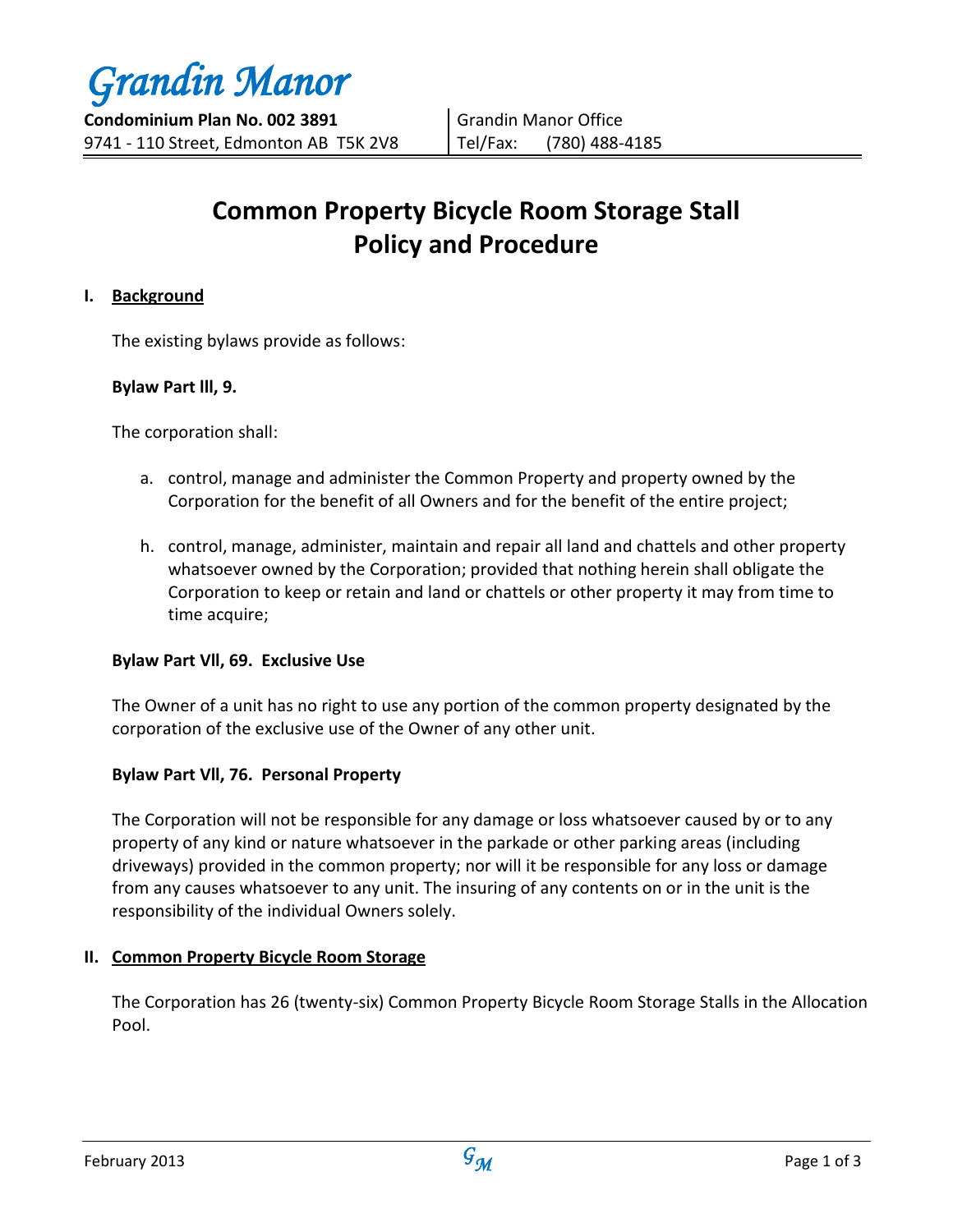*Grandin Manor* **Condominium Plan No. 002 3891** 9741 - 110 Street, Edmonton AB T5K 2V8

## **Common Property Bicycle Room Storage Stall Policy and Procedure** (*continued…..)*

#### **III. Policy & Procedure**

The Board adopts the following policy with respect to the allocation of and "succession" to Bicycle Room Storage Stalls within the Common Property of Grandin Manor to be effective as of September 1, 2008:

- 1. All common property Bicycle Room Storage Stall allocations existing as of September 1, 2008 shall be terminated and all Common Property Bicycle Room Storage Stalls of the Corporation shall be assigned and allocated effective September 10, 2008 in accordance with this COMMON PROPERTY BICYCLE ROOM STORAGE STALL POLICY & PROCEDURE.
- 2. A Common Property Bicycle Room Storage Stall may be allocated to unit owners within the project as and when available. The particular Bicycle Room Storage Stall initially allocated shall be determined by the Board in its discretion having regard to the following factors:
	- a) the length of time a unit owner has owned the residential unit;
	- b) the special needs which a unit owner may have by reason of any physical or other medical condition;
	- c) whether the bicycle stall is utilized primarily for bicycle storage; and
	- d) the historical allocation of bicycle room storage stalls to unit owners.

It being intended that unit owners who have owned units in the Condominium for the longest period of time shall, unless the needs or requirements of other unit owners are determined by the Board to be of greater significance, entitle such unit owner to a preference with respect to the Bicycle Room Storage Stall they shall initially occupy.

- 3. When a residential unit is sold, it shall be sold without allocation of a particular Bicycle Room Storage Stall. Unless there is some special circumstance as described in 2.b) above requiring allocation of a Bicycle Room Storage Stall, the purchaser of such residential unit shall be issued a Bicycle Room Storage Stall by the board from the Bicycle Room Storage Stall Allocation Pool, if available.
- 4. Unit owners may, if they are not content with the particular Bicycle Room Storage Stall allocated to them, deliver a written notice to the Board that they wish to be considered for allocation of any future Bicycle Room Storage Stall forming part of the Bicycle Room Storage Stall Allocation Pool which is documented in a hand written ledger book kept in the Grandin